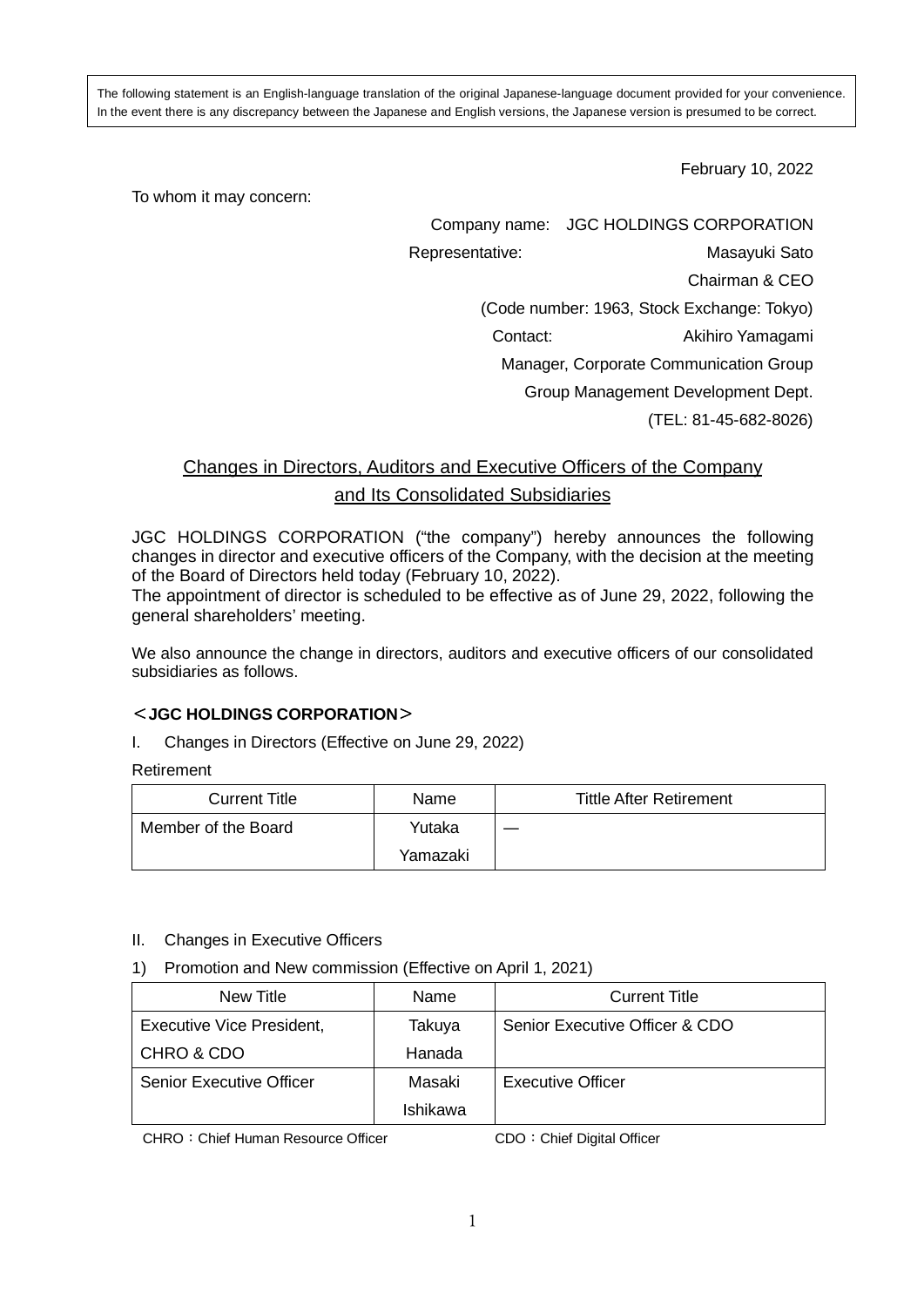### 2) New assignment (Effective on April 1, 2022)

| New Title                   | Name           | <b>Current Title</b>               |
|-----------------------------|----------------|------------------------------------|
| Executive Officer & CIO     | Akihito        | Associate Executive Officer        |
|                             | Sawaki         |                                    |
| <b>Executive Officer</b>    | Keiji Tanigawa | <b>Associate Executive Officer</b> |
|                             |                |                                    |
| Executive Officer & General | Satoshi        | (Consulting firm)                  |
| Counsel                     | Kurata         |                                    |

CIO:Chief Information Officer

#### 3) Retirement (Effective on March 31, 2022)

| Name         | Tittle After Retirement |
|--------------|-------------------------|
| Akio Yoshida | Senior Advisor          |
| Masayasu     | Senior Advisor          |
|              | Endo                    |

# <**JGC CORPORATION**>

- I. Changes in Directors (The appointment of directors is scheduled to be effective on June 15, 2022, following its general shareholders' meeting)
- 1) New assignment

| New Title           | Name   | <b>Current Title</b>            |
|---------------------|--------|---------------------------------|
| Member of the Board | Takuya | <b>Senior Executive Officer</b> |
|                     | Hanada |                                 |

#### 2) Retirement

| <b>Current Title</b>    | Name         | <b>Tittle After Retirement</b>         |
|-------------------------|--------------|----------------------------------------|
| Representative Director | Tsutomu      | <b>Senior Executive Vice President</b> |
|                         | Akabane      |                                        |
| Member of the Board     | Satoshi Sato | <b>Senior Executive Vice President</b> |
| Member of the Board     | Terumitsu    | <b>Senior Executive Vice President</b> |
|                         | Hayashi      |                                        |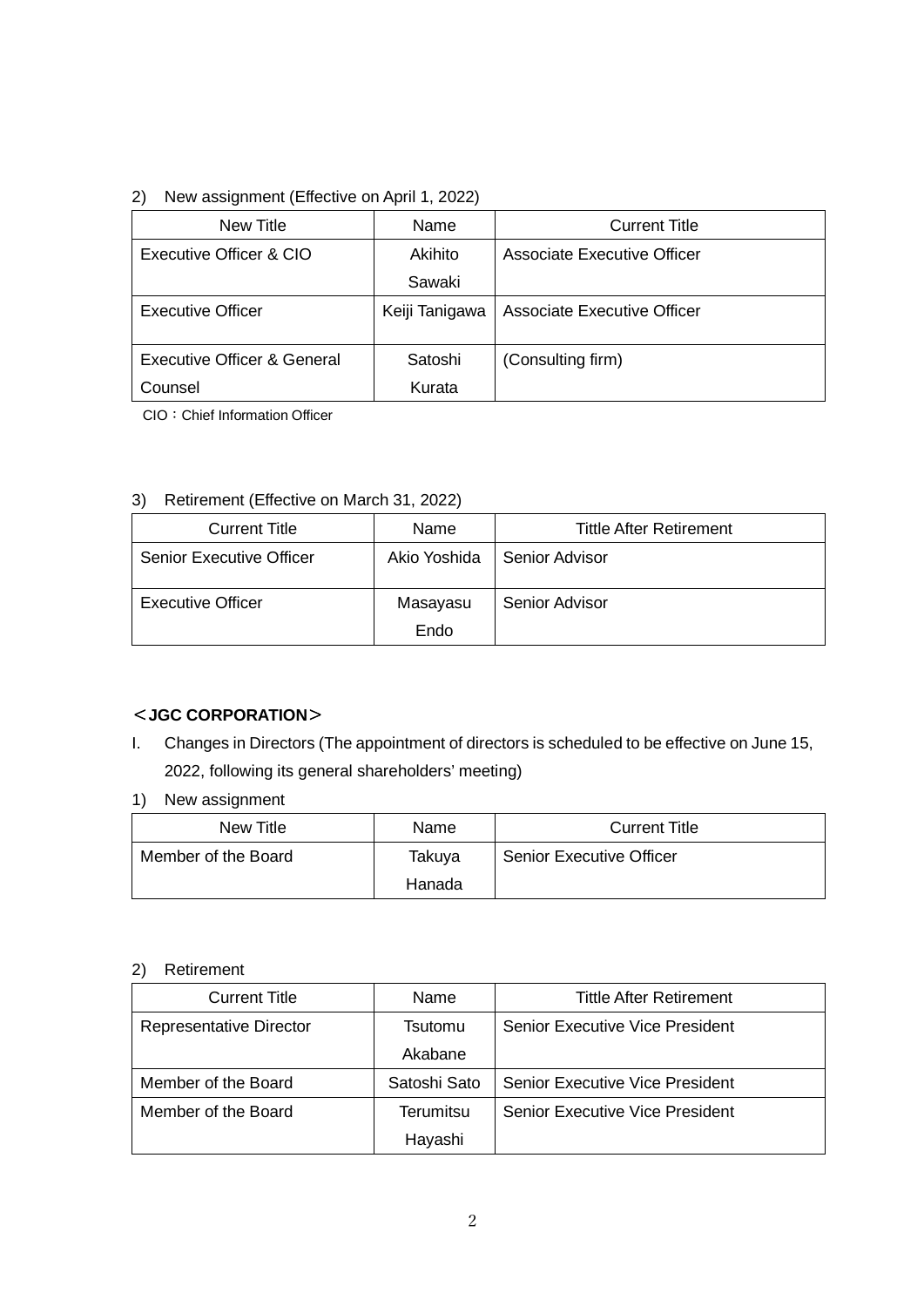| Member of the Board, | Yutaka   |  |
|----------------------|----------|--|
|                      | Yamazaki |  |

- II. Changes in Auditors (The appointment of auditors is scheduled to be effective on June 15, 2022, following its general shareholders' meeting)
- 1) New assignment

| New Title         | Name | <b>Current Title</b>                           |
|-------------------|------|------------------------------------------------|
| Corporate Auditor |      | Aya Yamazaki   Executive Officer, JGC HOLDINGS |
|                   |      | <b>CORPORATION</b>                             |

#### 2) Retirement

| <b>Current Title</b> | Name     | <b>Tittle After Retirement</b>        |
|----------------------|----------|---------------------------------------|
| Corporate Auditor    | Takayuki | Executive Officer, JGC Catalysts and  |
|                      | Mogaki   | Chemicals Ltd. (Effective on April 1) |

#### III. Changes in Executive Officers

# 1) New assignment (Effective on April 1, 2021)

| New Title         | Name      | <b>Current Title</b>        |
|-------------------|-----------|-----------------------------|
| Executive Officer | Nobuyoshi | Associate Executive Officer |
|                   | Mizutani  |                             |
| Executive Officer | Hiroshi   | Associate Executive Officer |
|                   | Komiyama  |                             |

#### 2) Retirement (Effective on March 31, 2022)

| <b>Current Title</b>            | Name          | <b>Tittle After Retirement</b>     |
|---------------------------------|---------------|------------------------------------|
| <b>Senior Executive Officer</b> | Takuya        | Member of the Board, JGC           |
|                                 | Hanada        | CORPORATION (Effective on June 15) |
| Executive Officer               | Mutsuto Tone  | <b>Senior Fellow</b>               |
| <b>Executive Officer</b>        | Akihito Ikawa | <b>Senior Fellow</b>               |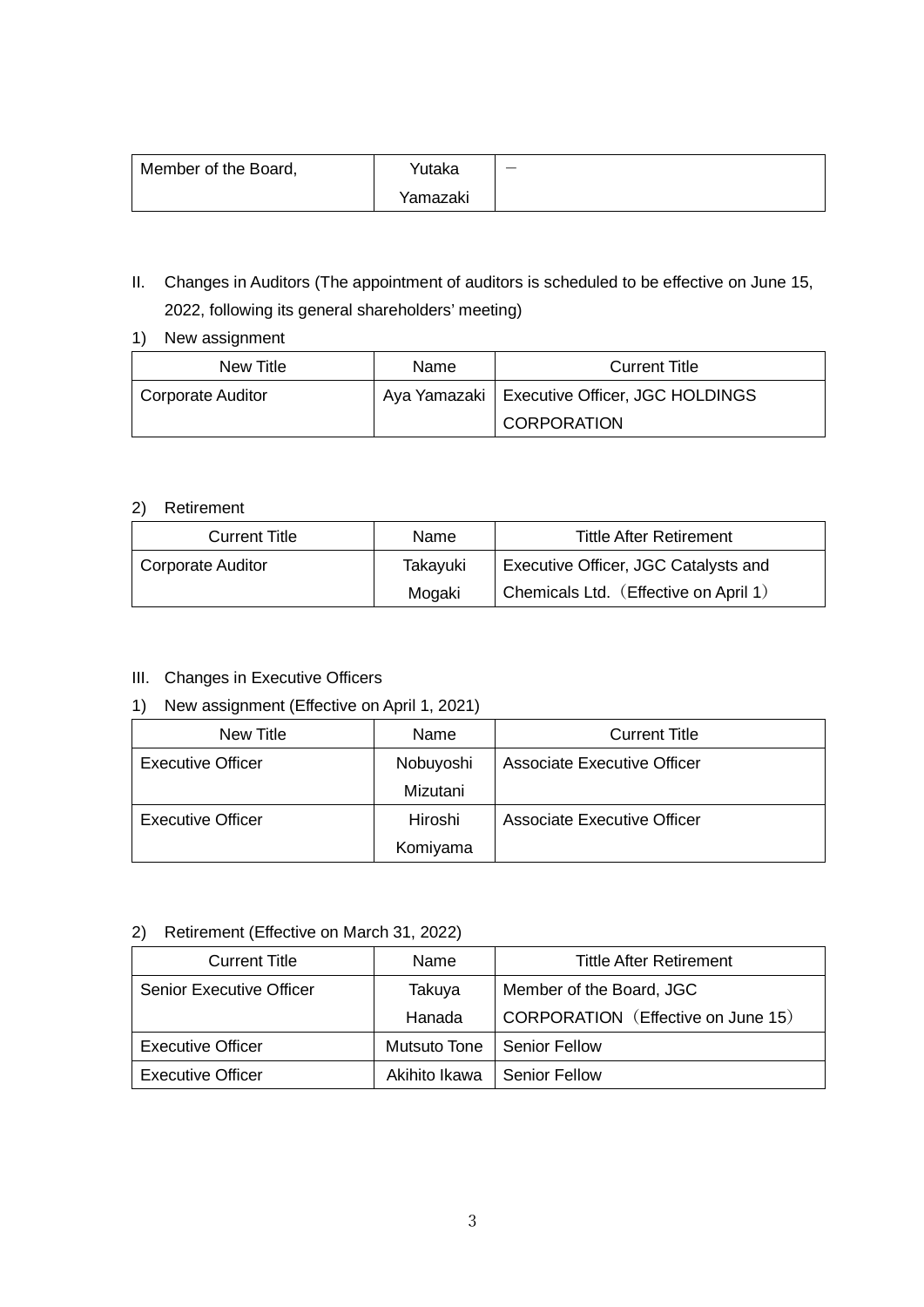## <**JGC JAPAN CORPORATION**>

I. Changes in Director (The retirement of director is scheduled to be effective on June 15, 2022, following its general shareholders' meeting)

#### Retirement

| New Title           | Name     | <b>Current Title</b> |
|---------------------|----------|----------------------|
| Member of the Board | Masahiko |                      |
|                     | Matsuno  |                      |

#### II. Changes in Executive Officers

Retirement (Effective on March 31, 2022)

| <b>Current Title</b>            | Name     | <b>Tittle After Retirement</b> |
|---------------------------------|----------|--------------------------------|
| <b>Senior Executive Officer</b> | Masahiko | Member of the Board            |
|                                 | Matsuno  |                                |

# <**JGC Catalysts and Chemicals Ltd.**>

I. Changes in Directors (The appointment of director is scheduled to be effective as of June 2022, following its general shareholders' meeting)

#### 1) New assignment

| New Title          | Name        | <b>Current Title</b>            |
|--------------------|-------------|---------------------------------|
| Director           | Yoshiaki    | Executive Officer               |
|                    | Higashihara |                                 |
| Director (outside) | Yoshihiro   | Executive Officer, JGC HOLDINGS |
|                    | Mizuguchi   | <b>CORPORATION</b>              |

#### 2) Retirement

| <b>Current Title</b> | Name         | <b>Tittle After Retirement</b> |
|----------------------|--------------|--------------------------------|
| Director             | Jiro Yoshida | Fellow                         |
| Director (outside)   | Tetsuya      |                                |
|                      | Watanabe     |                                |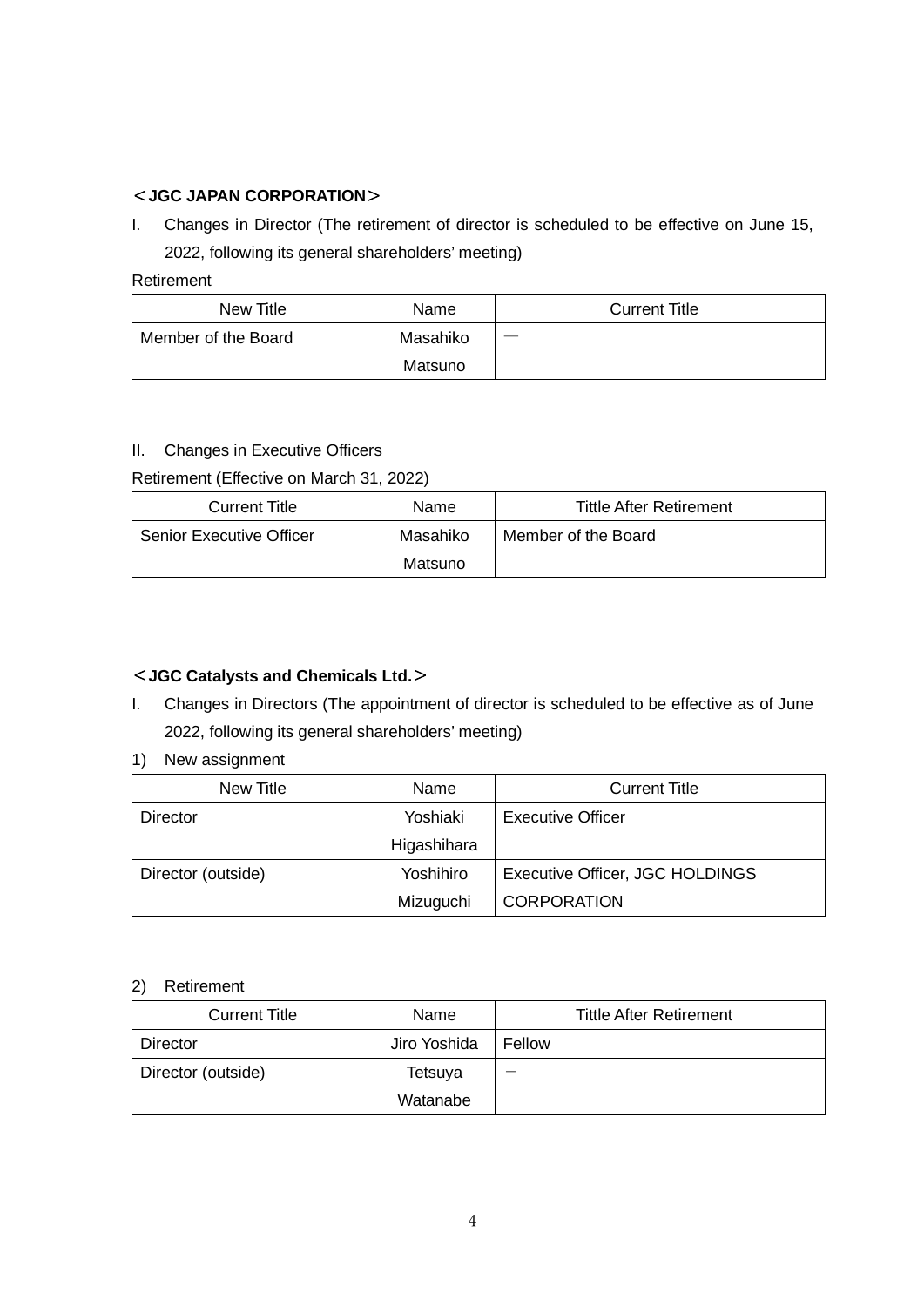## II. Changes in Auditor

1) New assignment (The appointment of auditor is scheduled to be effective as of June 2022, following its general shareholders' meeting)

| New Title         | Name     | <b>Current Title</b>                |
|-------------------|----------|-------------------------------------|
| Auditor (outside) | Takayuki | Group Management Development Dept., |
|                   | Onuma    | <b>JGC HOLDINGS CORPORATION</b>     |

#### 2) Retirement (Resignation on March 31)

| <b>Current Title</b> | Name     | <b>Tittle After Retirement</b>       |
|----------------------|----------|--------------------------------------|
| Auditor (outside)    | Takayuki | Executive Officer, JGC Catalysts and |
|                      | Mogaki   | Chemicals Ltd. (Effective on April 1 |

# $\leq$ Attachment $>$

The New Management Structure of JGC HOLDINGS CORPORATION, JGC CORPORATION and JGC JAPAN CORPORATION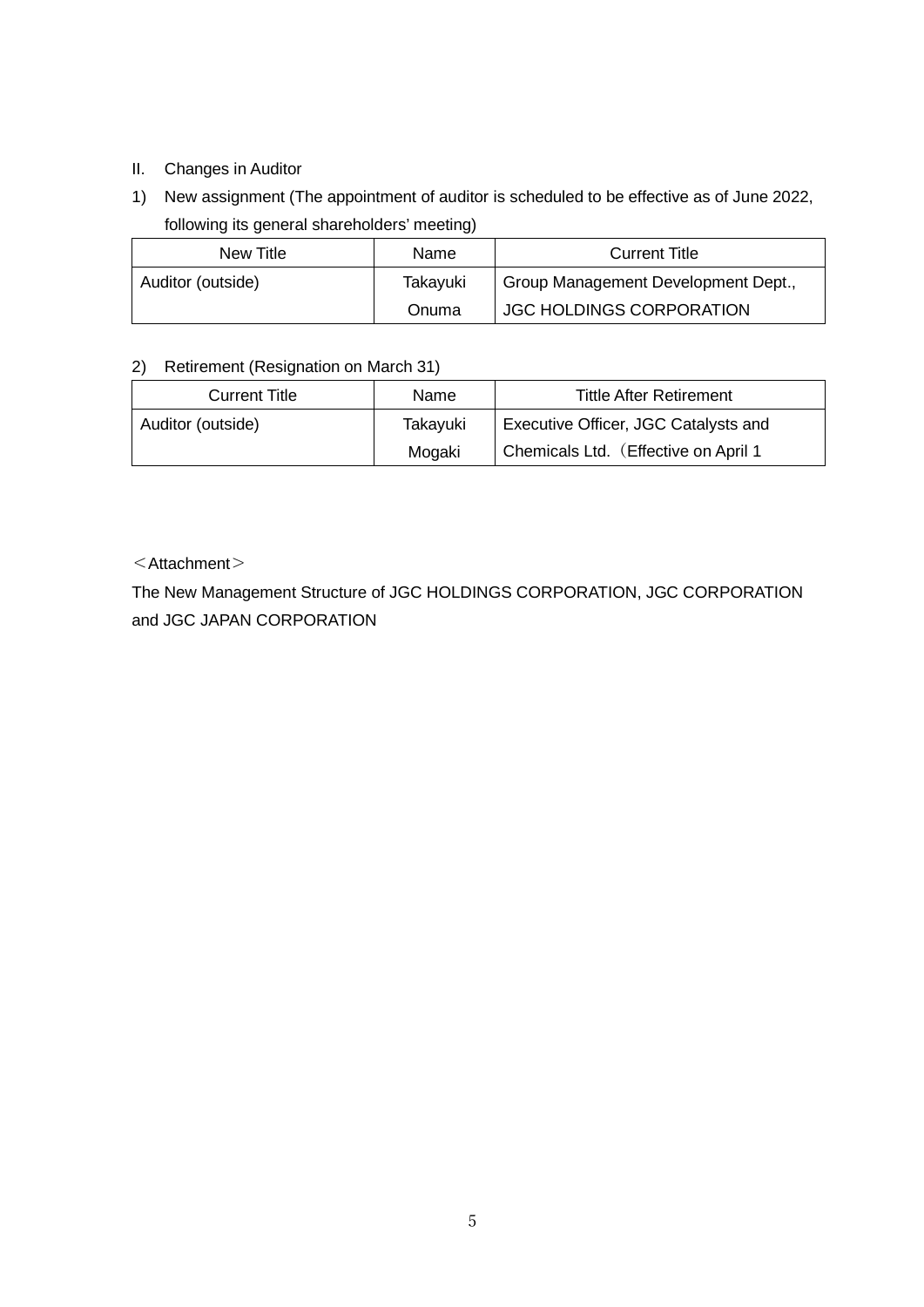#### **Attachment**:

# **The New Management Structure of JGC HOLDINGS CORPORATION, JGC CORPORATION and JGC JAPAN CORPORATION**

# <**JGC HOLDINGS CORPORATION**>

【The New Management Structure after the general shareholders' meeting on June 29, 2022】 ※The title as Executive Officers is scheduled to be effective on April 1, 2022.

| <b>Directors</b>         |                     |
|--------------------------|---------------------|
| Representative Director, | Masayuki Sato       |
| Chairman & CEO           |                     |
| Representative Director, | Tadashi Ishizuka    |
| President & COO          |                     |
| Member of the Board      | Kiyotaka Terajima   |
|                          | Shoji Yamada        |
| <b>Outside Director</b>  | Shigeru Endo        |
|                          | Masayuki Matsushima |
|                          | Kazuo Ueda          |
|                          | Noriko Yao          |

CEO: Chief Executive Officer COO: Chief Operating Officer

#### II. Audit & Supervisory Board Members

| Audit & Supervisory Board Member                                 | Yasumasa Isetani |
|------------------------------------------------------------------|------------------|
|                                                                  | Kazuyoshi Muto   |
| <b>Audit &amp; Supervisory Board Member</b><br>(Outside Auditor) | Masao Mori       |
|                                                                  | Koichi Ohno      |
|                                                                  | Norio Takamatsu  |

#### III. Executive Officers

| Senior Executive Vice President &   Kiyotaka Terajima |                |
|-------------------------------------------------------|----------------|
| <b>CFO</b>                                            |                |
| Executive Vice President, CHRO &   Takuya Hanada      |                |
| <b>CDO</b>                                            |                |
| <b>Senior Executive Officer</b>                       | Yasuhiro Okuda |
| Senior Executive Officer & TCO                        | Masahiro Aika  |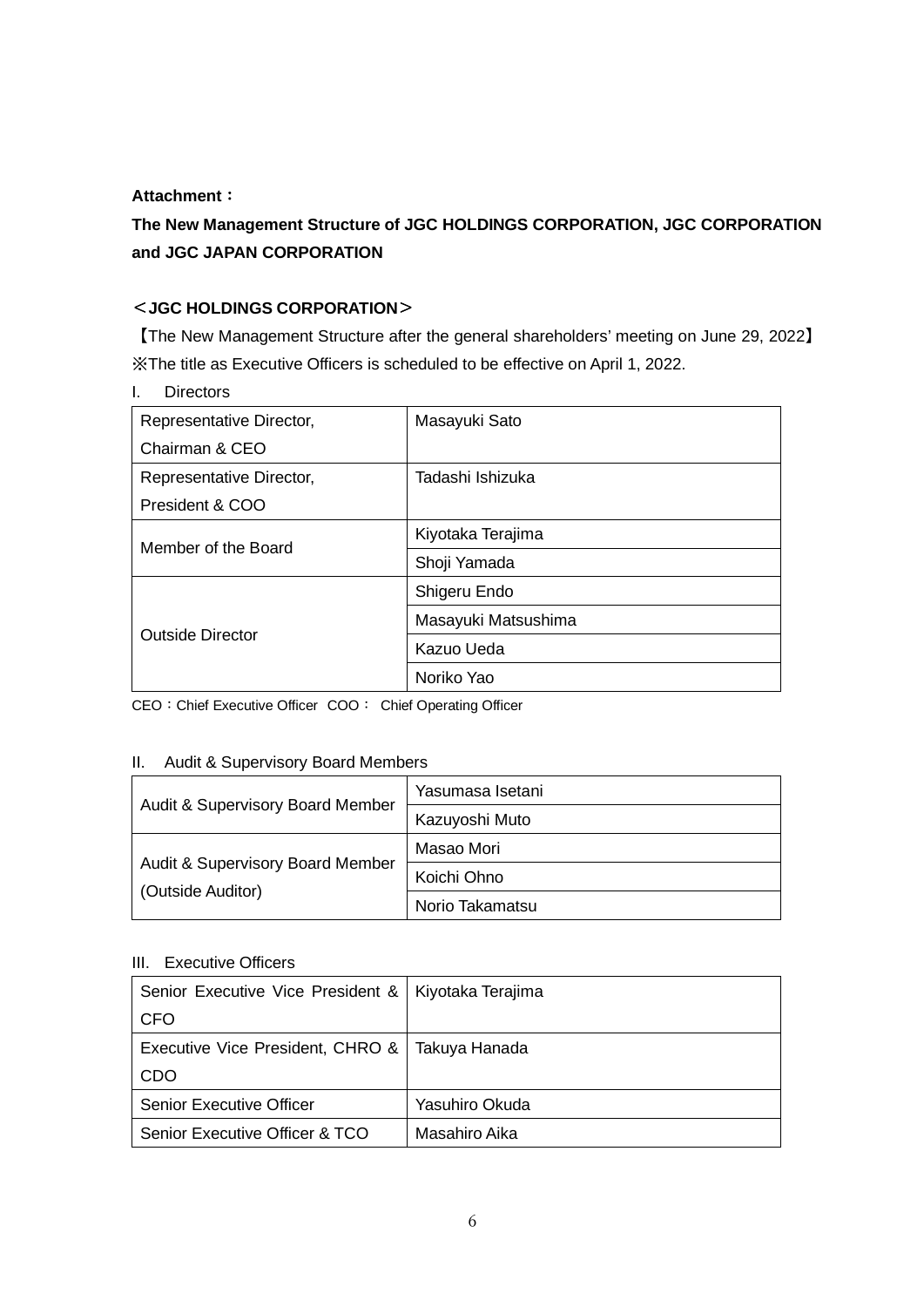| <b>Senior Executive Officer</b>        | Masaki Ishikawa     |
|----------------------------------------|---------------------|
| Executive Officer                      | Aya Yamazaki        |
|                                        | Takeshi Kawasaki    |
|                                        | Shigeru Adachi      |
|                                        | Yoshihiro Mizuguchi |
| Executive Officer & CIO                | Akihito Sawaki      |
| <b>Executive Officer</b>               | Keiji Tanigawa      |
| <b>Executive Officer &amp; General</b> | Satoshi Kurata      |
| Counsel                                |                     |

CFO: Chief Financial Officer CHRO: Chief Human Resource Officer

CDO: Chief Digital Officer TCO: Technology Commercialization Officer

CIO:Chief Information Officer

## <**JGC CORPORATION**>

【The New Management Structure after the general shareholders' meeting held on June 15, 2022】

※The title as Executive Officers is scheduled to be effective on April 1, 2022.

I. Directors

| <b>Representative Director</b> | Farhan Mujib  |
|--------------------------------|---------------|
| Member of the Board            | Shoji Yamada  |
|                                | Takuya Hanada |

# II. Corporate Auditors

|                   | Kazuyoshi Muto |
|-------------------|----------------|
| Corporate Auditor | Aya Yamazaki   |

#### III. Executive Officers

| President                       | Farhan Mujib      |
|---------------------------------|-------------------|
| Senior Executive Vice President | Tsutomu Akabane   |
|                                 | Satoshi Sato      |
|                                 | Terumitsu Hayashi |
|                                 | Akira Kondo       |
| Executive Officer               | Hiroyuki Ishizaki |
|                                 | Katsuki Yamamoto  |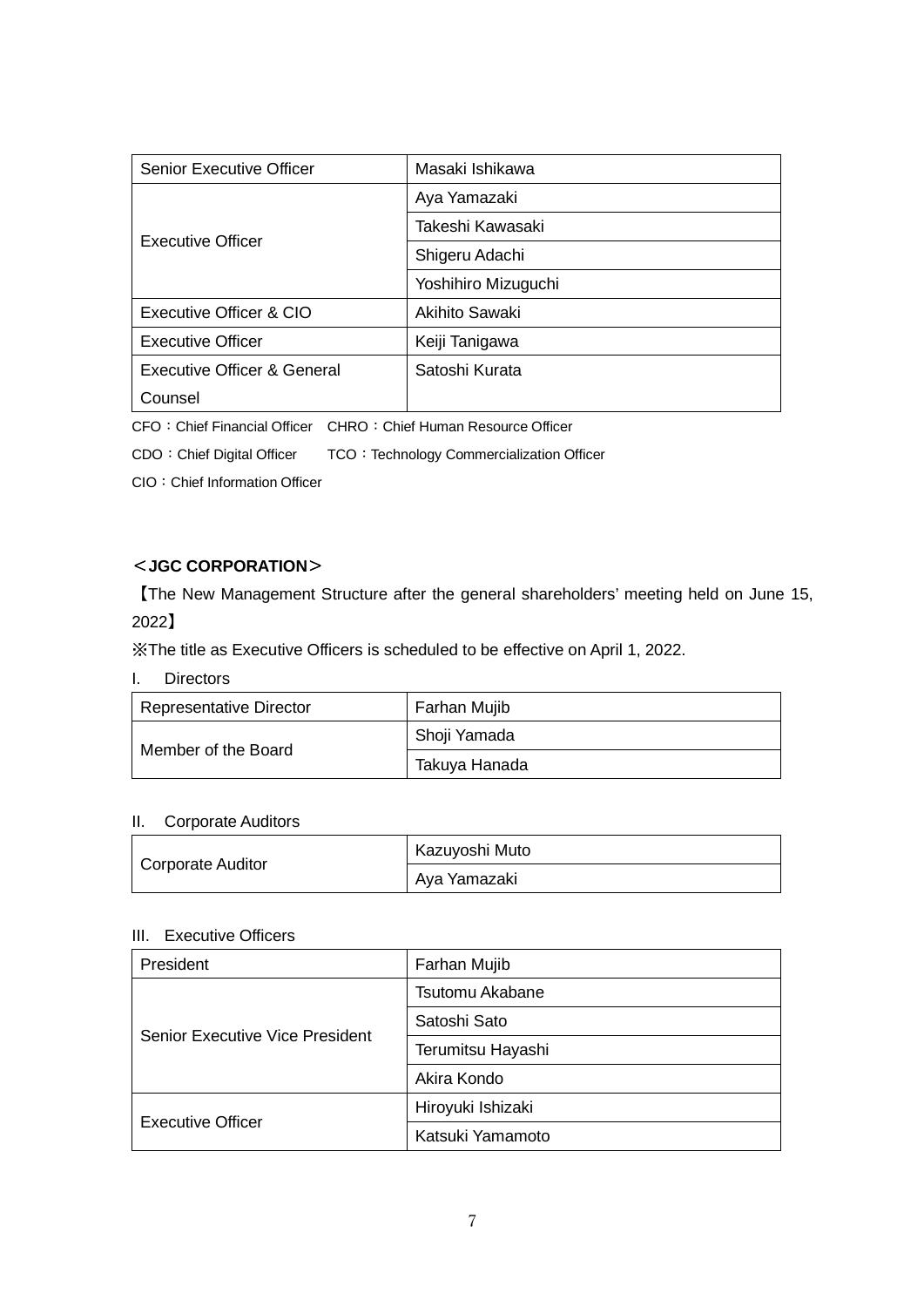| <b>Executive Officer</b> | Takehiko Hirose          |
|--------------------------|--------------------------|
|                          | Koji Sakurai             |
|                          | Moriyuki Aida            |
|                          | Fumio Sakamoto           |
|                          | Keiji Nohira             |
|                          | Sten Jacobsson           |
|                          | Syuichi Ogawa            |
|                          | <b>Takahiro Shimoota</b> |
|                          | Takeshi Hashizume        |
|                          | Kenji Ito                |
|                          | Toshiyuki Karasawa       |
|                          | Nobuyoshi Mizutani       |
|                          | Hiroshi Komiyama         |

# <**JGC JAPAN CORPORATION**>

【The New Management Structure after the general shareholders' meeting held on June 2021】 ※The title as Executive Officers is scheduled to be effective on April 1, 2021.

I. Directors

| <b>Representative Director</b> | Shoji Yamada       |
|--------------------------------|--------------------|
| Member of the Board            | Yasuharu Yamaguchi |
|                                | Tadashi Ishizuka   |

# II. Corporate Auditors

| Corporate Auditor | Yasumasa Isetani |
|-------------------|------------------|
|                   | Shinichi Taguchi |

# III. Executive Officers

| President                              | Shoji Yamada        |
|----------------------------------------|---------------------|
| <b>Senior Executive Vice President</b> | Yasuharu Yamaguchi  |
| <b>Senior Executive Officer</b>        | <b>Toru Amemiya</b> |
| <b>Executive Officer</b>               | Itaru Kimura        |
|                                        | Osamu Kakuta        |
|                                        | Hiroshi Korematsu   |